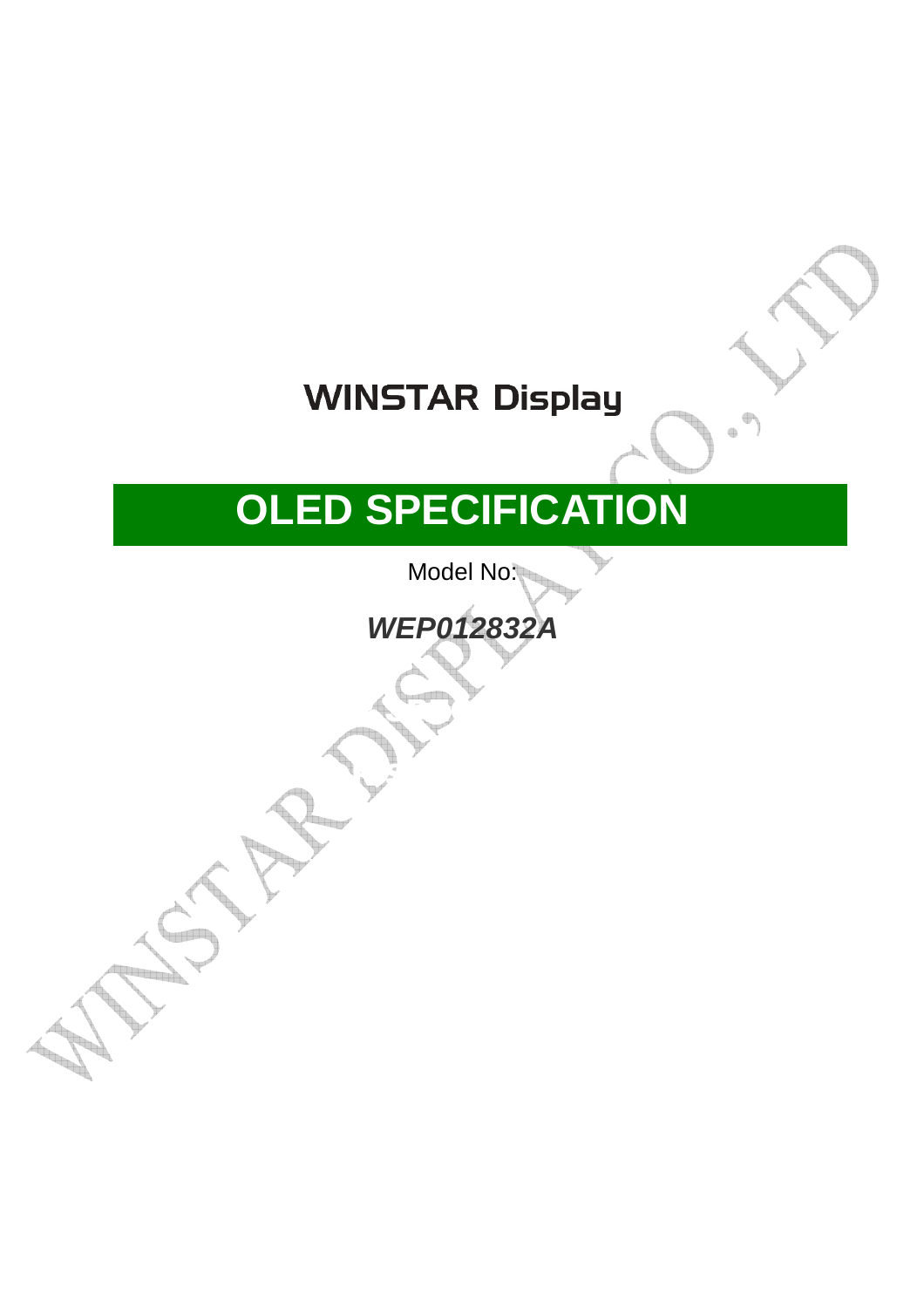## General Specification

| <b>Item</b>          | <b>Dimension</b>       | Unit |  |
|----------------------|------------------------|------|--|
| Dot Matrix           | 128 x 32 Dots          |      |  |
| Module dimension     | 66.5 x 35.0 x 9.0(Max) | mm   |  |
| <b>Active Area</b>   | 55.018 x 13.098        | mm   |  |
| <b>Pixel Size</b>    | $0.408 \times 0.388$   | mm   |  |
| <b>Pixel Pitch</b>   | $0.43 \times 0.41$     | mm   |  |
| <b>Display Mode</b>  | <b>Passive Matrix</b>  |      |  |
| <b>Display Color</b> | Monochrome             |      |  |
| <b>Drive Duty</b>    | $1/32$ Duty            |      |  |
| IC                   | SSD1305Z               |      |  |
| Interface            | 6800, 8080, SPI, I2C   |      |  |
| <b>Size</b>          | 2.23 inch              |      |  |

**Term**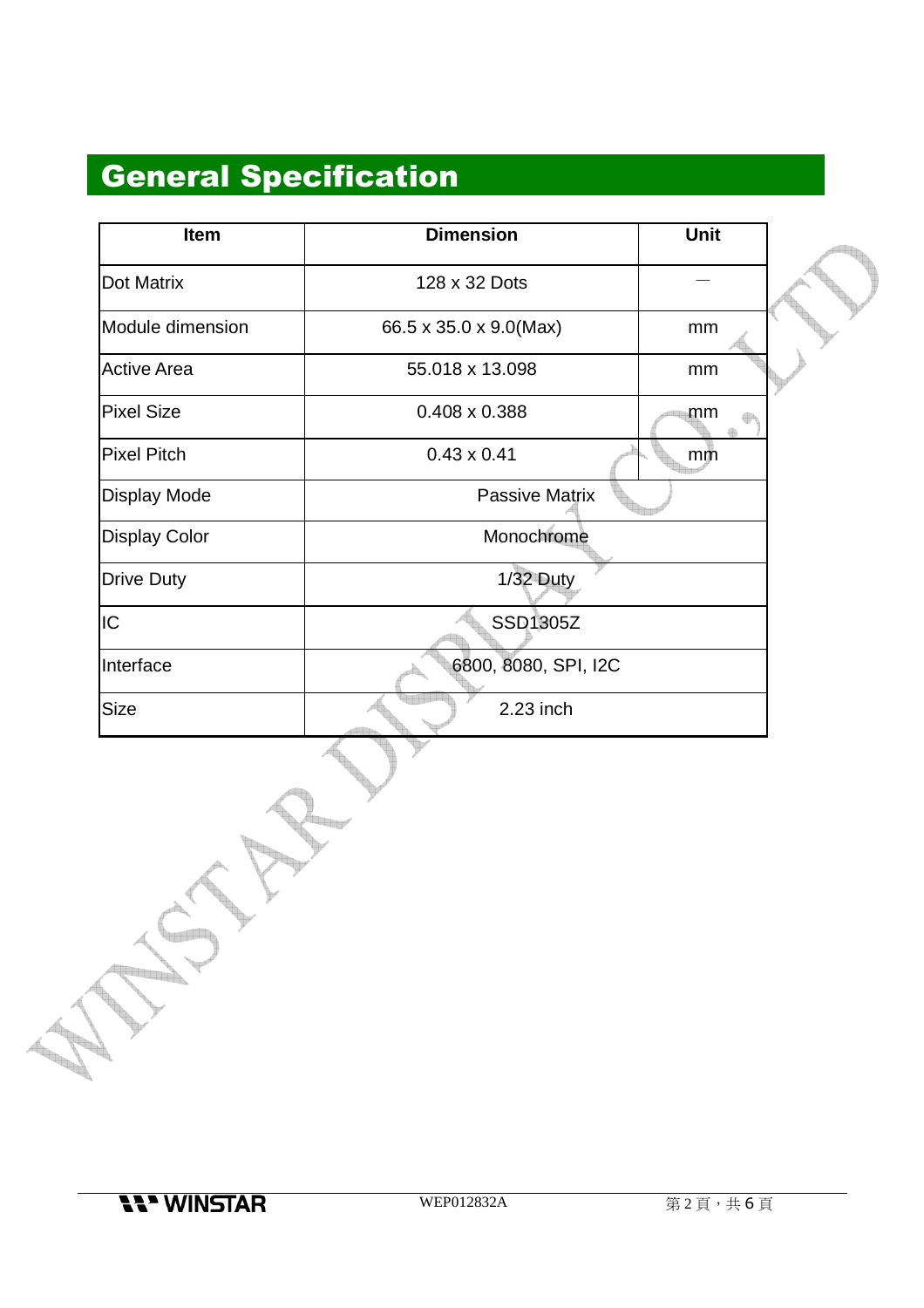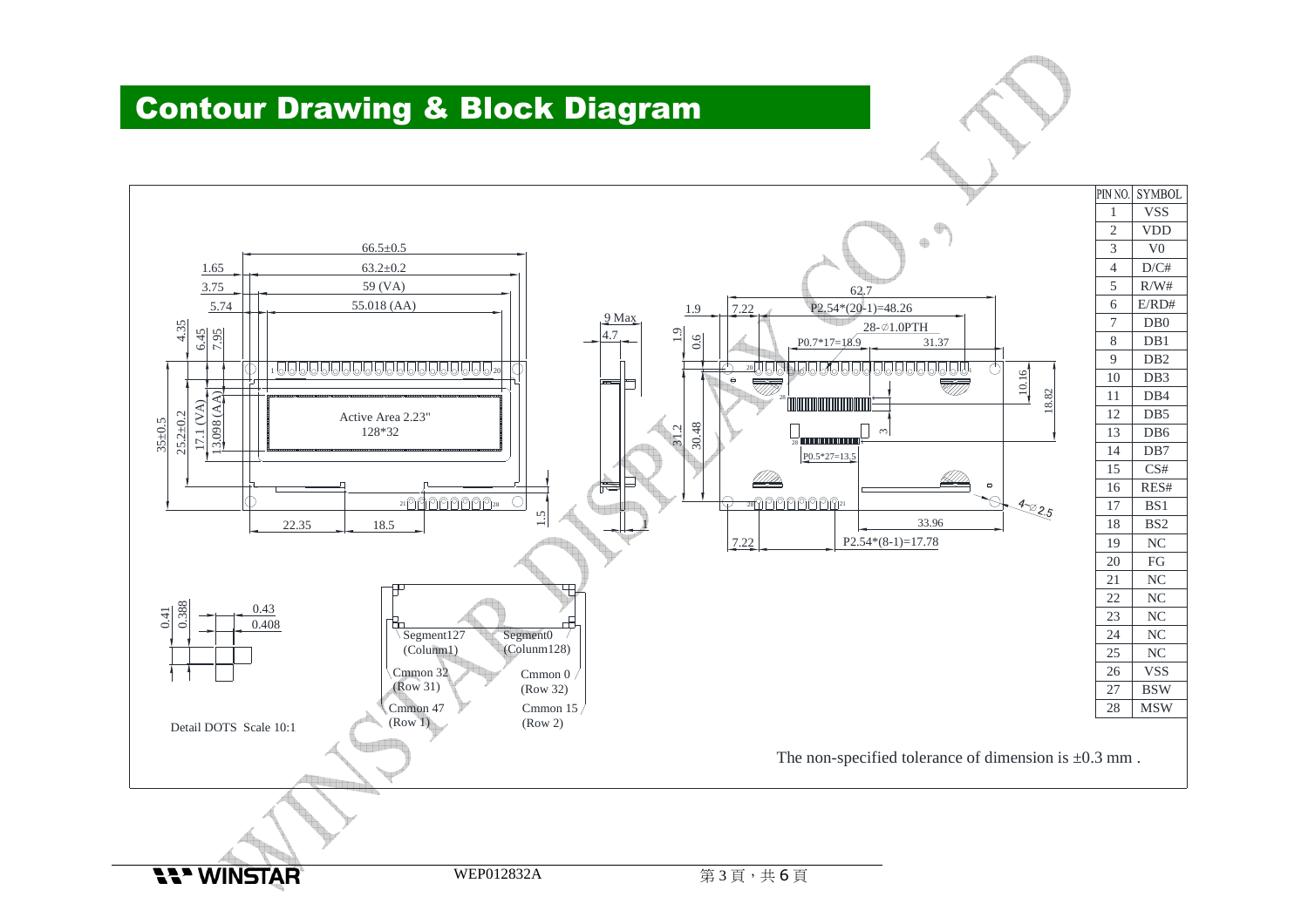#### Interface Pin Function

| No.            | <b>Symbol</b>  | <b>Function</b>                                                                                                                                                                                                                                                                                                                                                                                                                                                                                                                                                    |
|----------------|----------------|--------------------------------------------------------------------------------------------------------------------------------------------------------------------------------------------------------------------------------------------------------------------------------------------------------------------------------------------------------------------------------------------------------------------------------------------------------------------------------------------------------------------------------------------------------------------|
| 1              | <b>VSS</b>     | Ground.                                                                                                                                                                                                                                                                                                                                                                                                                                                                                                                                                            |
| 2              | <b>VDD</b>     | Power supply pin for core logic operation.                                                                                                                                                                                                                                                                                                                                                                                                                                                                                                                         |
| 3              | V <sub>0</sub> | Power supply for panel driving voltage. This is also the most positive<br>power voltage supply pin.                                                                                                                                                                                                                                                                                                                                                                                                                                                                |
| $\overline{4}$ | D/C#           | This is Data/Command control pin. When it is pulled HIGH (i.e.<br>connect to VDDIO), the data at D[7:0] is treated as data. When it is<br>pulled LOW, the data at D[7:0] will be transferred to the command<br>register.<br>In I2C mode, this pin acts as SA0 for slave address selection.                                                                                                                                                                                                                                                                         |
| 5              | R/W#           | This is read / write control input pin connecting to the MCU interface.<br>When interfacing to a 6800-series microprocessor, this pin will be<br>used as Read/Write (R/W#) selection input. Read mode will be<br>carried out when this pin is pulled HIGH (i.e. connect to VDDIO) and<br>write mode when LOW. When 8080 interface mode is selected, this<br>pin will be the Write (WR#) input. Data write operation is initiated<br>when this pin is pulled LOW and the chip is selected.<br>When serial interface is selected, this pin must be connected to VSS. |
| 6              | E/RD#          | When interfacing to a 6800-series microprocessor, this pin will be<br>used as the Enable (E) signal. Read/write operation is initiated when<br>this pin is pulled HIGH (i.e. connect to VDDIO)<br>and the chip is selected.<br>When connecting to an 8080-microprocessor, this pin receives the<br>Read (RD#) signal. Read operation is initiated when this pin is pulled<br>LOW and the chip is selected.<br>When serial interface is selected, this pin must be connected to VSS.                                                                                |
| $7 - 14$       | DB0~DB7        | These are 8-bit bi-directional data bus to be connected to the<br>microprocessor's data bus.<br>When serial interface mode is selected, D0 will be the serial clock<br>input: SCLK; D1 will be the serial data input: SDIN and D2 should be<br>left opened. When I2C mode is selected, D2, D1 should be tied<br>together and serve as SDAout, SDAin in application and D0 is the<br>serial clock input, SCL.                                                                                                                                                       |
| $15^{\degree}$ | CS#            | This pin is the chip select input. (active LOW)                                                                                                                                                                                                                                                                                                                                                                                                                                                                                                                    |
| $16^\circ$     | RES#           | This pin is reset signal input. When the pin is LOW, initialization of<br>the chip is executed.<br>Keep this pin HIGH (i.e. connect to VDDIO) during normal operation.                                                                                                                                                                                                                                                                                                                                                                                             |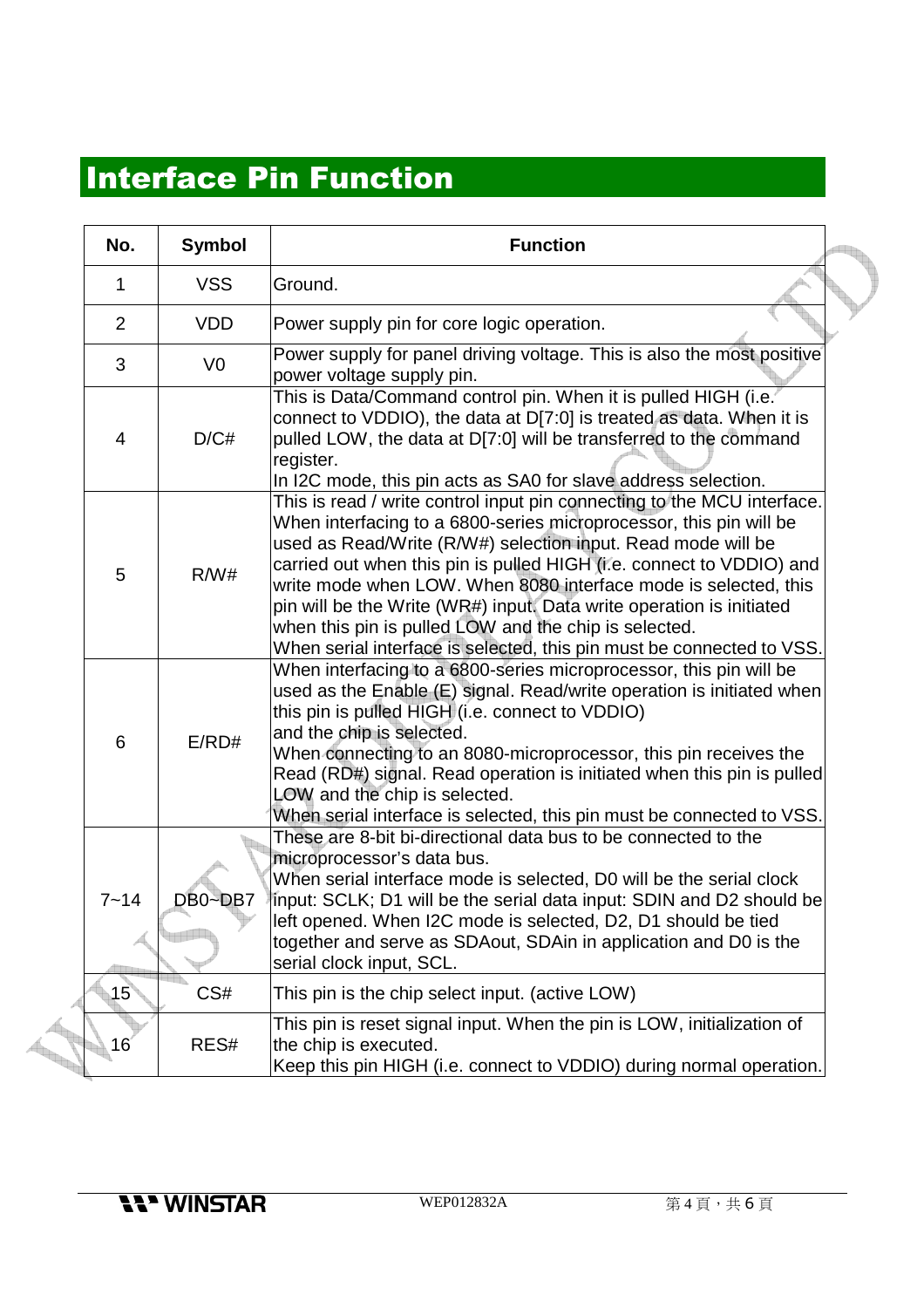|           |                | <b>Communicating Protocol Select.</b><br>These pins are MCU interface selection input. See the following<br>table: |                |               |                |                |  |  |
|-----------|----------------|--------------------------------------------------------------------------------------------------------------------|----------------|---------------|----------------|----------------|--|--|
| 17,18     | <b>BS2,BS1</b> |                                                                                                                    | 68XX-parallel  | 80XX-parallel | Serial         | 12C            |  |  |
|           |                | BS <sub>1</sub>                                                                                                    | 0              |               | 0              |                |  |  |
|           |                | BS <sub>2</sub>                                                                                                    |                |               | $\overline{0}$ | $\overline{0}$ |  |  |
| 19        | N.C.           |                                                                                                                    | No connection. |               |                |                |  |  |
| 20        | FG(GND)        | Ground.                                                                                                            |                |               |                |                |  |  |
| $21 - 25$ | N.C.           | No connection.                                                                                                     |                |               |                |                |  |  |
| 26        | <b>VSS</b>     | Ground.                                                                                                            |                |               |                |                |  |  |
| 27        | <b>BSW</b>     | Control the Piezoelectric Buzzer.                                                                                  |                |               |                |                |  |  |
| 28        | <b>MSW</b>     | Control the BLDC Vibration Motor.                                                                                  |                |               |                |                |  |  |

<u>e de la p</u>